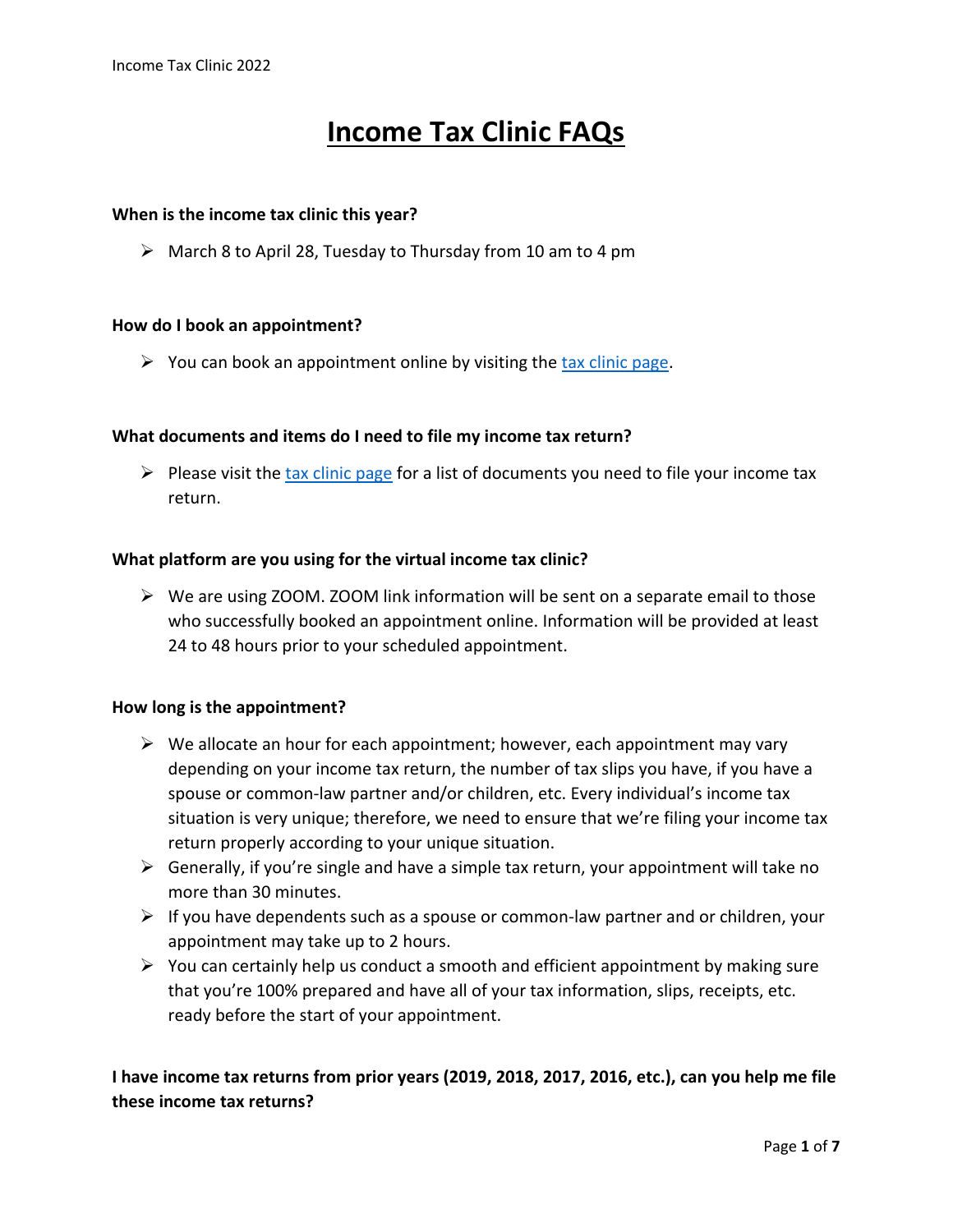$\triangleright$  Unfortunately, we can only help you file your current year (2021) income tax return. There are a number of other organizations within Toronto and the GTA who can help you file your prior year's income tax return. A list of these organizations can be found [here.](https://www.canada.ca/en/revenue-agency/services/tax/individuals/community-volunteer-income-tax-program.html)

## **I am an alumnus and no longer a student at George Brown College can I still file my income tax return at the clinic?**

 $\triangleright$  Unfortunately, this free income tax service is only available to current George Brown College students; however, there are a number of different organizations throughout Toronto and the GTA who can help you file your income tax return. You can find the list on [here.](https://www.canada.ca/en/revenue-agency/services/tax/individuals/community-volunteer-income-tax-program.html)

## **Can I file my income tax return if I drive for Uber/Lyft/Uber Eats, etc.?**

➢ Regrettably, we **WILL NOT** be able to prepare your income tax return if you driver for Uber/Lyft/Uber Eats, etc. because this is considered self-employment/business income and it's extremely complicated to file these types of income tax returns.

#### **What kind of tax returns can you help me file electronically?**

| <b>Family size</b> | Total family income is under                     |
|--------------------|--------------------------------------------------|
| 1 person           | \$35,000                                         |
| 2 persons          | \$45,000                                         |
| 3 persons          | \$47,500                                         |
| 4 persons          | \$50,000                                         |
| 5 persons          | \$52,500                                         |
| More than 5 person | \$52,500 plus \$2,500 for each additional person |

 $\triangleright$  We can file simple tax returns with modest income:

 $\triangleright$  Interest income of less than \$1,000

#### **What are the tax returns that you CANNOT prepare?**

- $\triangleright$  Regrettably, we will not be able to prepare your income tax return if it involves any of the following:
	- 1) Rental income and expenses
	- 2) Driving for Lyft/Uber/Uber Eats, etc.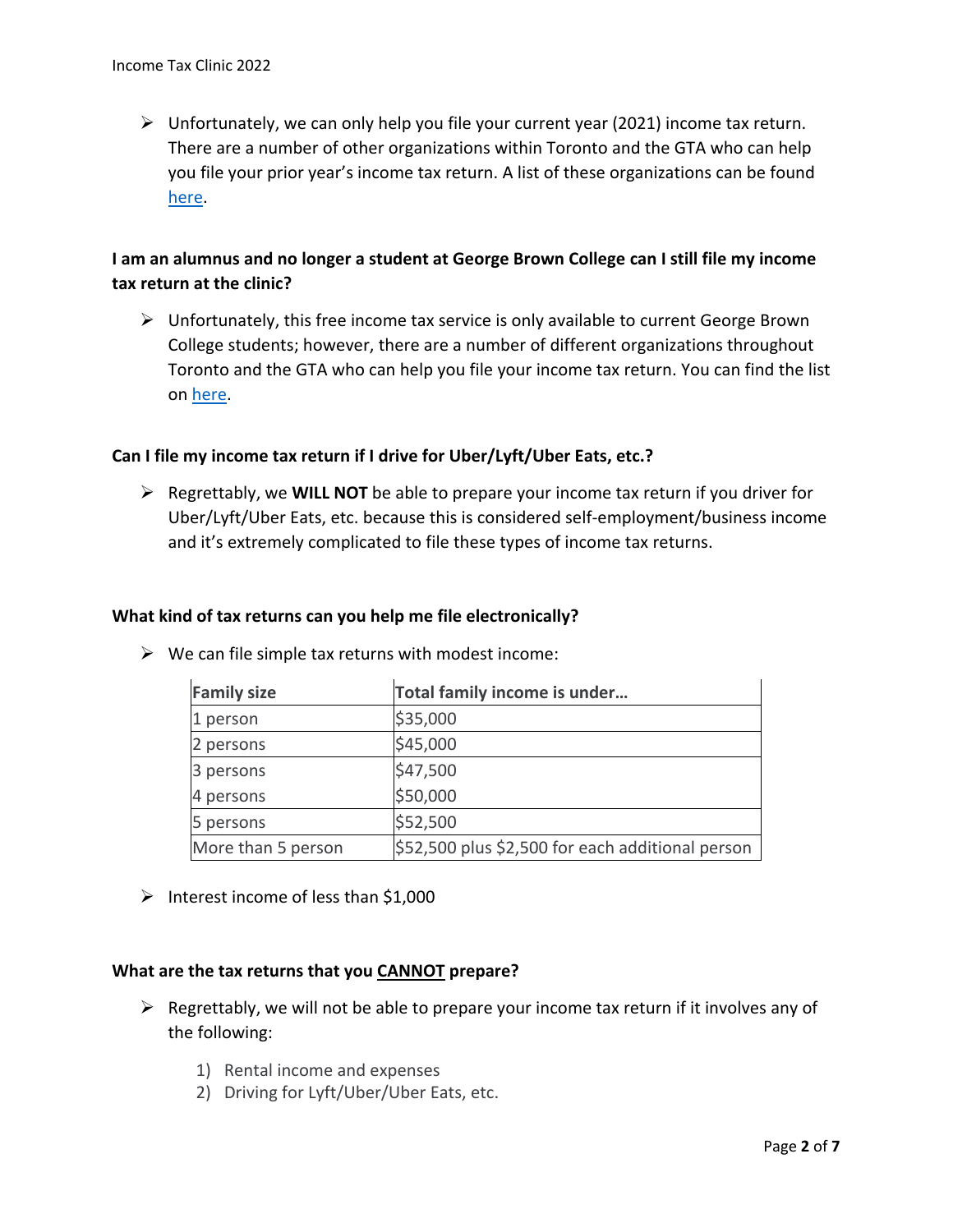- 3) Business income and expenses (e.g. including self-employment income)
- 4) Disposition of marketable securities (e.g. Capital Gains/Losses on sales of shares)
- 5) Employment expenses (e.g. form T2200 signed by your employer)
- 6) Bankruptcy
- 7) Deceased individuals
- 8) Interest Income over \$1000
- 9) Foreign Property (T1135)

#### **Who are the individuals helping me file my income tax return?**

 $\triangleright$  The individuals who will be helping you file your income tax returns are also GBC students. These individuals have kindly dedicated their time to volunteer **(UNPAID)** for the income tax clinic because they simply want to help their fellow GBC students file their income tax for FREE. Please remember to be kind, patient, and respectful towards them. All students of George Brown College are responsible for conducting themselves in a manner which maintains a safe and respectful learning and working environment and are responsible for avoiding behaviours which violate the College's Code of Student Behaviour and Community Standards policy. George Brown College has zero tolerance for negative behaviours.

#### **When can I expect to receive my income tax refund?**

 $\triangleright$  After we successfully submit your income tax return online, it may take about 2 weeks for Canada Revenue Agency to send your refund.

#### **What is a 'Notice of Assessment'?**

 $\triangleright$  Your notice of assessment is an evaluation of your tax return that the Canada Revenue sends you every year after you file your tax return. Please visit the [Canada Revenue](https://www.canada.ca/en/revenue-agency/services/tax/individuals/topics/about-your-tax-return/notice-assessment-understand.html)  [Agency website](https://www.canada.ca/en/revenue-agency/services/tax/individuals/topics/about-your-tax-return/notice-assessment-understand.html) to learn more about notice of assessment.

# **I already filed my income tax return but I still haven't received my refund. What is happening?**

- $\triangleright$  The CRA may keep some or all of your refund if you:
	- 1) owe or are about to owe a balance
	- 2) have a garnishment order under the Family Orders and Agreements Enforcement Assistance Act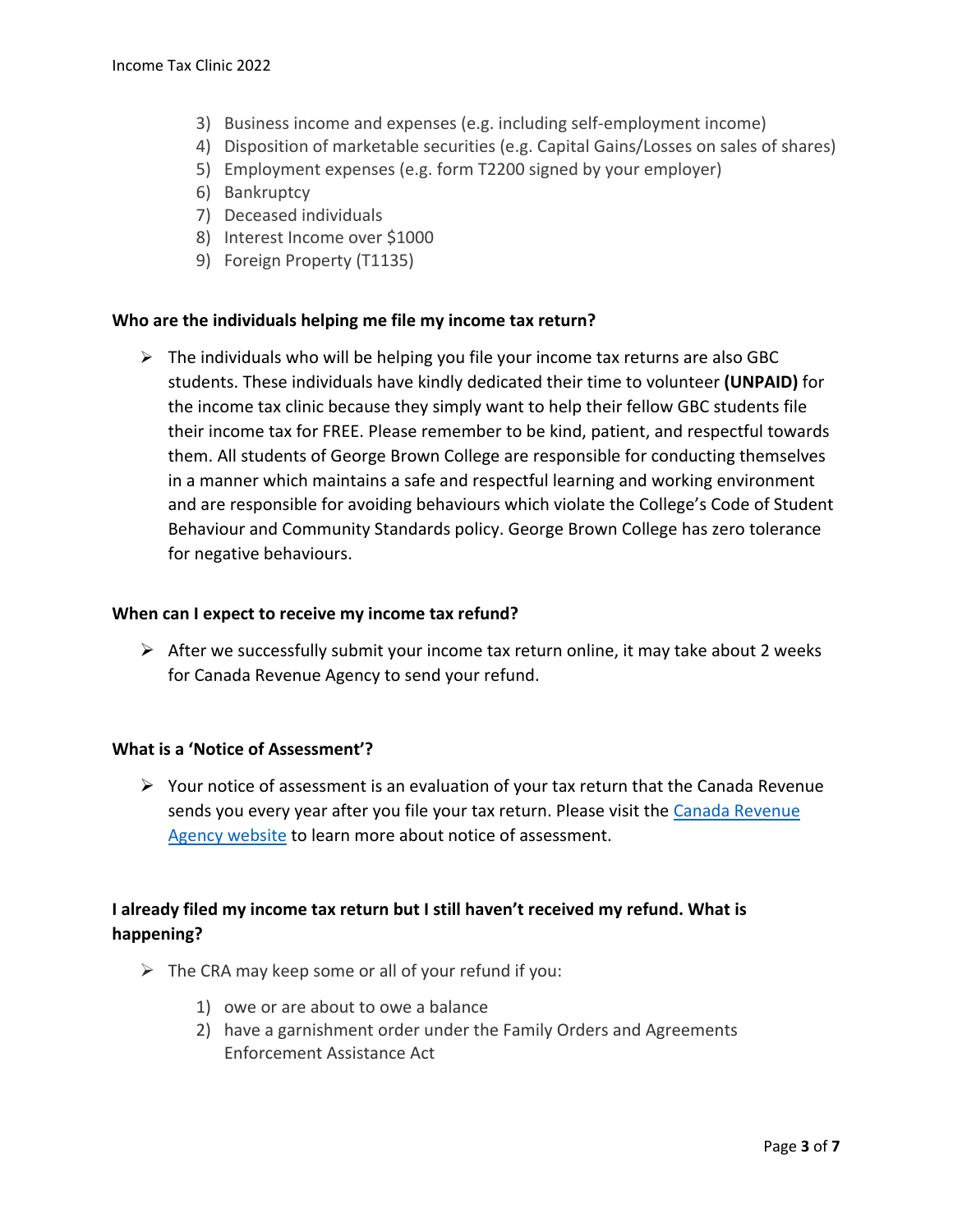- 3) have certain other outstanding federal, provincial, or territorial government debts, such as student loans, employment insurance and social assistance benefit overpayments, immigration loans, and training allowance overpayments
- 4) have any outstanding GST/HST returns from a sole proprietorship or partnership
- 5) have a refund of \$2 or less

#### **How do I check the status of my tax refund?**

- $\triangleright$  If you reside in Canada, wait 8 weeks before contacting the Canada Revenue Agency for an update on your tax return and refund status. If you reside outside of Canada, wait 16 weeks.
- ➢ You can check online through your ['My CRA Account'](https://www.canada.ca/en/revenue-agency/services/e-services/e-services-individuals/account-individuals.html)
- ➢ Or, by phone **1-800-959-1956**. **Before you call,** you'll need the following to verify your identity:
	- Social Insurance Number
	- full name and date of birth
	- your complete address
	- line 150 from your most recent assessment

#### **When can I expect to receive benefit payments?**

➢ For information on payment dates for Canada Child Benefit (CCB), Goods and services tax/harmonized sales tax (GST/HST) credit, Ontario Trillium Benefit (OTB) and other benefits, please visit the [Canada Revenue Agency \(CRA\) website.](https://www.canada.ca/en/revenue-agency/services/child-family-benefits/benefit-payment-dates.html#gst-hst)

#### **When is the deadline to file my income tax return?**

➢ Income tax filing for individual returns is on **April 30, 2022**. Filing on time avoids delays and ensures that you receive the refunds, benefits, or credit payments that you may be entitled to, in a timely manner.

#### **If I'm owing, when is the deadline to make payment?**

 $\triangleright$  To avoid late-filing penalties and interest, you must ensure that your returns are filed by **April 30, 2022**, and that payments are made by **April 30, 2022**.

## **I made a mistake on my income tax return and forgot to include one of my tax forms, what do I do?**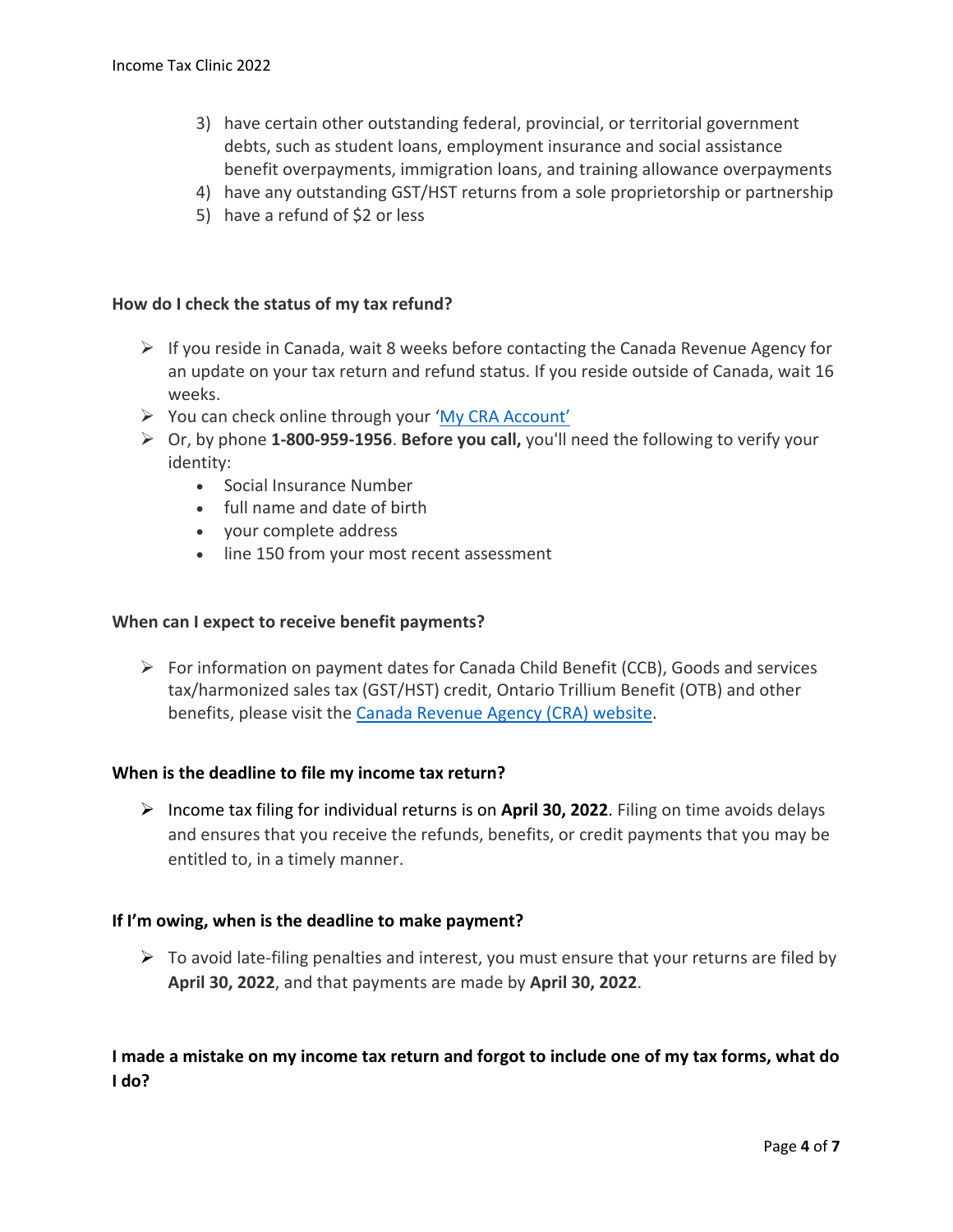$\triangleright$  Once our volunteers successfully submit your income tax return online, you are solely responsible for contacting the Canada Revenue Agency (CRA) to add any missing information or change any information on your tax return. Please visit the [CRA's website](https://www.canada.ca/en/revenue-agency/services/tax/individuals/topics/about-your-tax-return/change-your-return.html) for more information.

# **I am still waiting on my employer to send me one of my T4 slips and my other tax receipts, what should I do?**

- $\triangleright$  We strongly suggest for you to wait until you receive all of your T4 slips and other tax receipts before you can file your income tax return. If you file your income tax return without all of your tax slips and receipts, your tax return will be considered incomplete by CRA. Below are some of the options you can do to obtain these tax slips:
	- 1) Contact your employer or the company and ask them to send your tax slips/receipts via email.
	- 2) If this is not your first time filing your income tax return and you already have a 'My CRA Account' setup, you can sign in to your My CRA Account and get a copy of all your tax slips. Please visit the [CRA Website](https://www.canada.ca/en/revenue-agency/services/tax/individuals/topics/about-your-tax-return/tax-return/completing-a-tax-return/tax-slips/a-copy-your-tax-slips.html) for more information.

## **How do I contact CRA if I have any questions about my income tax return and benefits?**

- $\triangleright$  CRA's contact information is as follows:
	- Income Tax enquiries: **1-800-959-8281**
		- o Call for information regarding
		- o SIN number Issues
		- o Past income tax return issues
		- o Issues specific to a person's income tax profile
	- Income tax refund enquiries: **1-800-959-1956**
	- Questions about GST/HST Credit: **1-800-959-1953**
	- Benefit enquiries such as, Canada Child Benefit (CCB), and other related provincial and territorial programs: **1-800-387-1193**
	- Provincial Programs for Ontario (PPO) including: Ontario Trillium Benefit (OTB) including Ontario Sales Tax Credit (OSTC), the Ontario Energy and Property Tax Credit (OEPTC) and Northern Ontario Energy Credit (NOEC): **1-877-627-6645**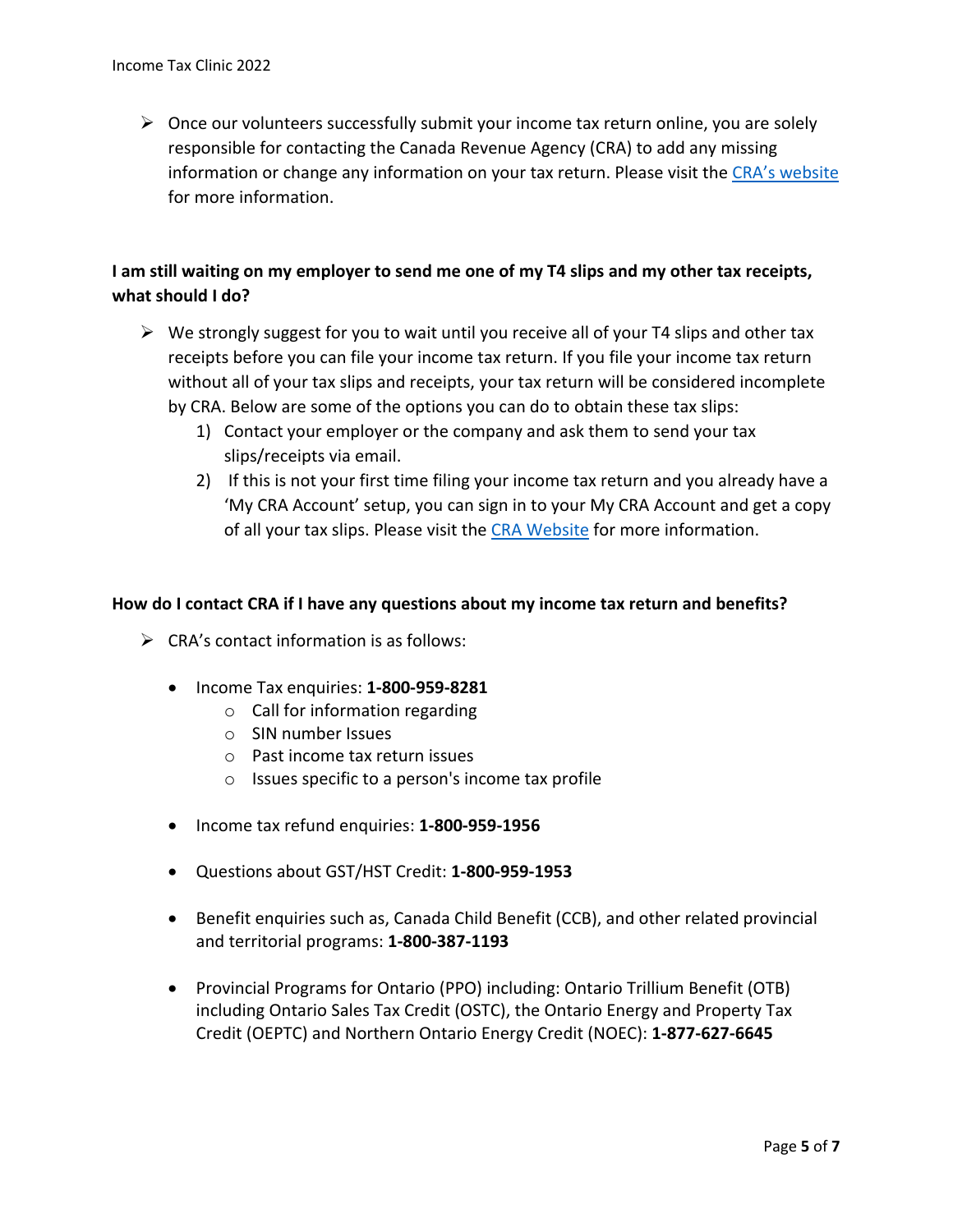# **I filed my income tax return with you in the past, do you still have a copy of my past income tax return?**

➢ We **DO NOT** save any income tax returns on our computers. In the past, after we successfully submit your income tax return electronically, we normally save your income tax forms on a USB you provided so you have a copy for your records. Unfortunately, if you lose your tax forms, there is no way for us to help you retrieve your prior income tax files.

#### **What information do I need to setup my direct deposit account?**

- $\triangleright$  At the time of your appointment, you will need the following information so we can help you setup your direct deposit information:
	- o Five-digit branch or transit number of the financial institution
	- o Three-digit number of the financial institution
	- o Your account number (without hyphens or spaces between numbers)
- $\triangleright$  Instructions on how to access your direct deposit information is available on [here.](https://woodennickel.ladesk.com/427368-Where-to-find-a-PADDD-form-on-your-online-banking)

### **I am renting, what documents and information do I need to include this on my tax return?**

- $\triangleright$  You need the following information:
	- 1) Full address including postal code
	- 2) Name of landlord (person's name or company name if renting from a company or corporation)
	- 3) Number of months you occupied this residence
	- 4) Totally amount rent paid for 2021

## **I lived and rented at multiple locations in 2021, can I include this on my income tax?**

 $\triangleright$  Absolutely. You just need to provide the full address, name of landlord, the number of months and total amount rent paid for 2021 at each location.

#### **I was living in a student residence; can I include this on my income tax return?**

 $\triangleright$  Yes, you can. We just need the name of the student residence you lived in 2021.